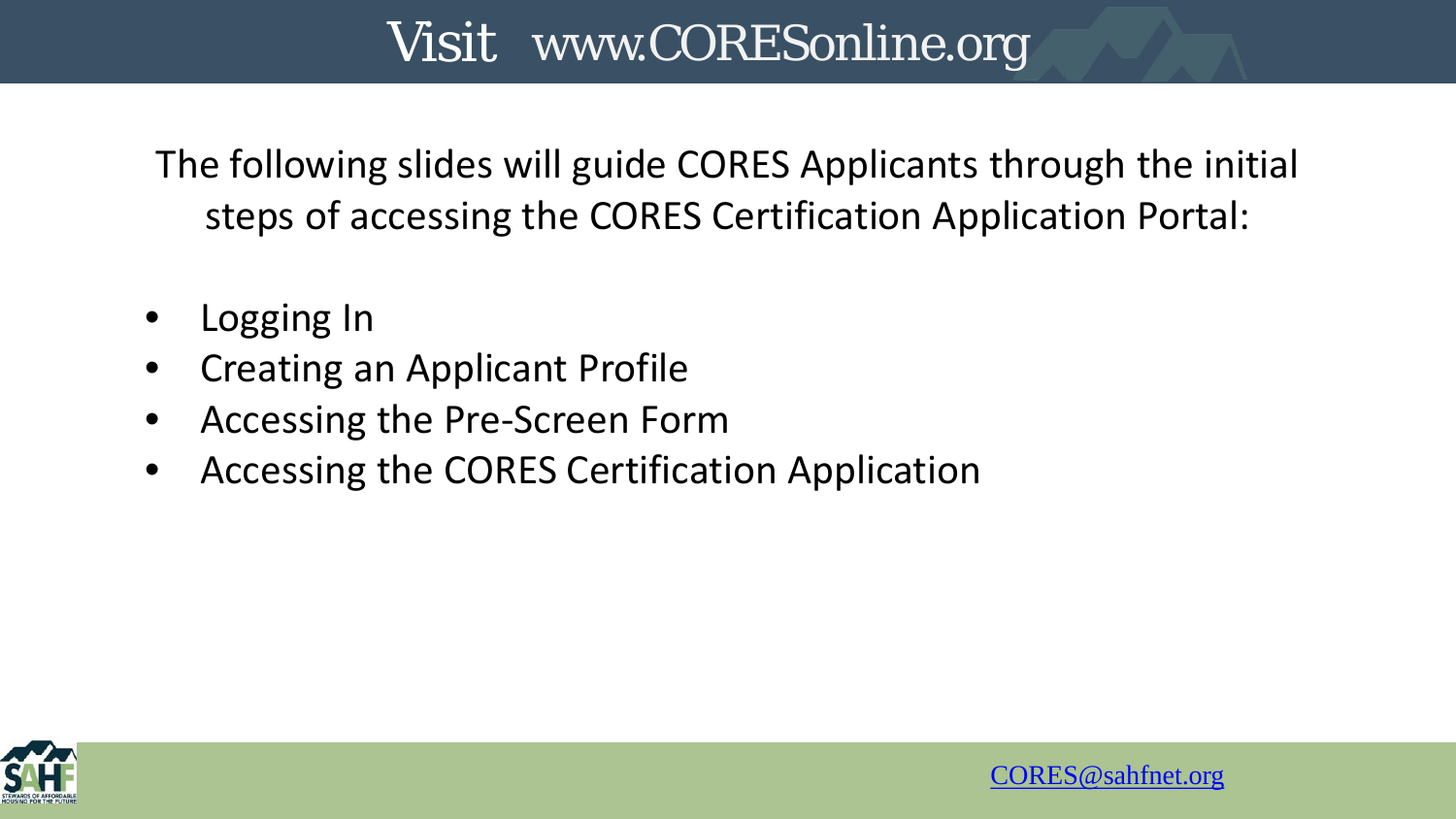



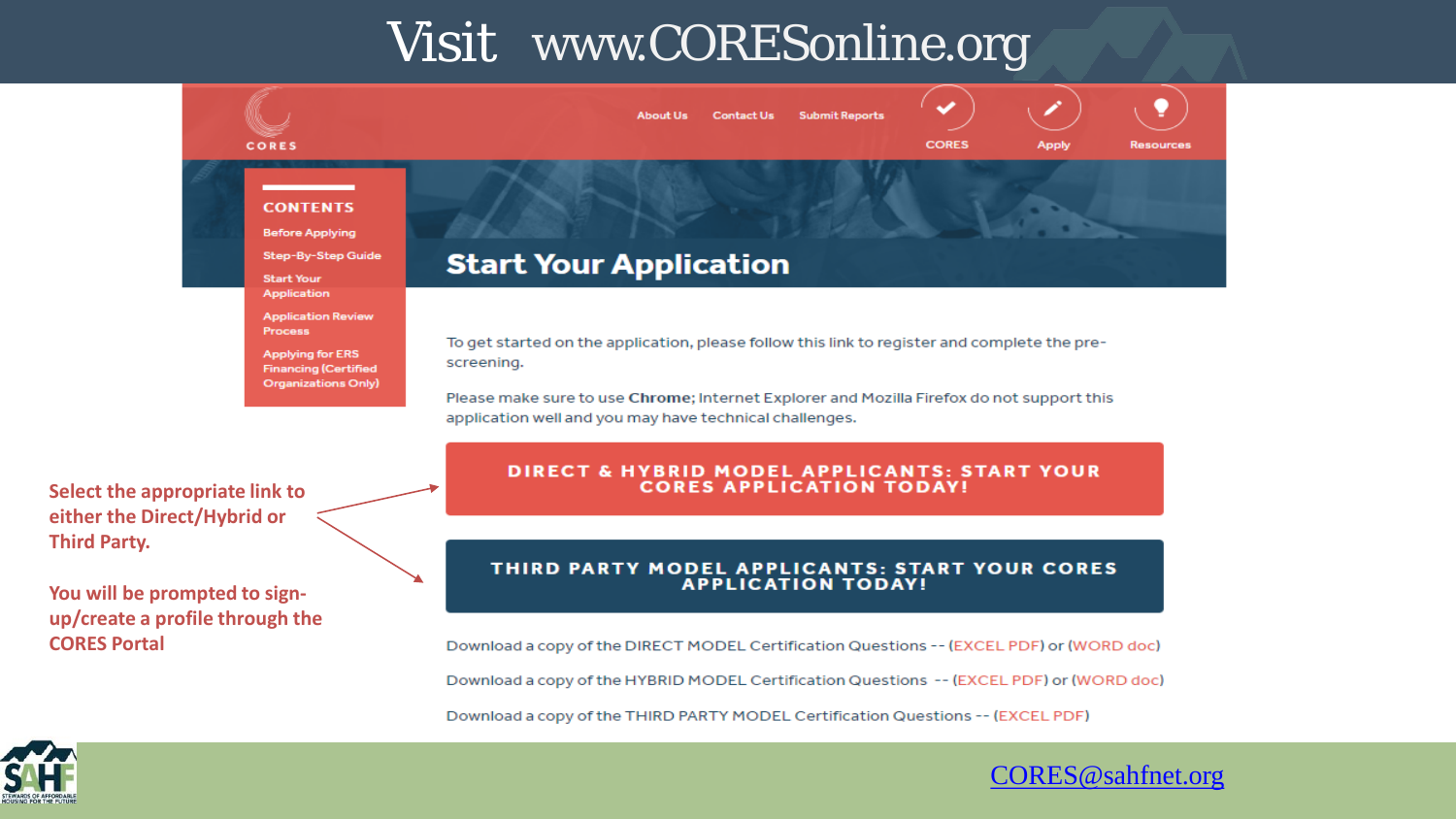

Login

Welcome to the CORES Application website.

The Certified Organization for Resident Engagement & Services (CORES) Certification recognizes owners that have developed a robust commitment, capacity, and competency in providing resident services coordination in affordable rental homes.

Log in to create a profile and apply.

#### Sign Up

Email

Password

Your password should be at least 8 characters.

Confirm password

**Create a profile here** 



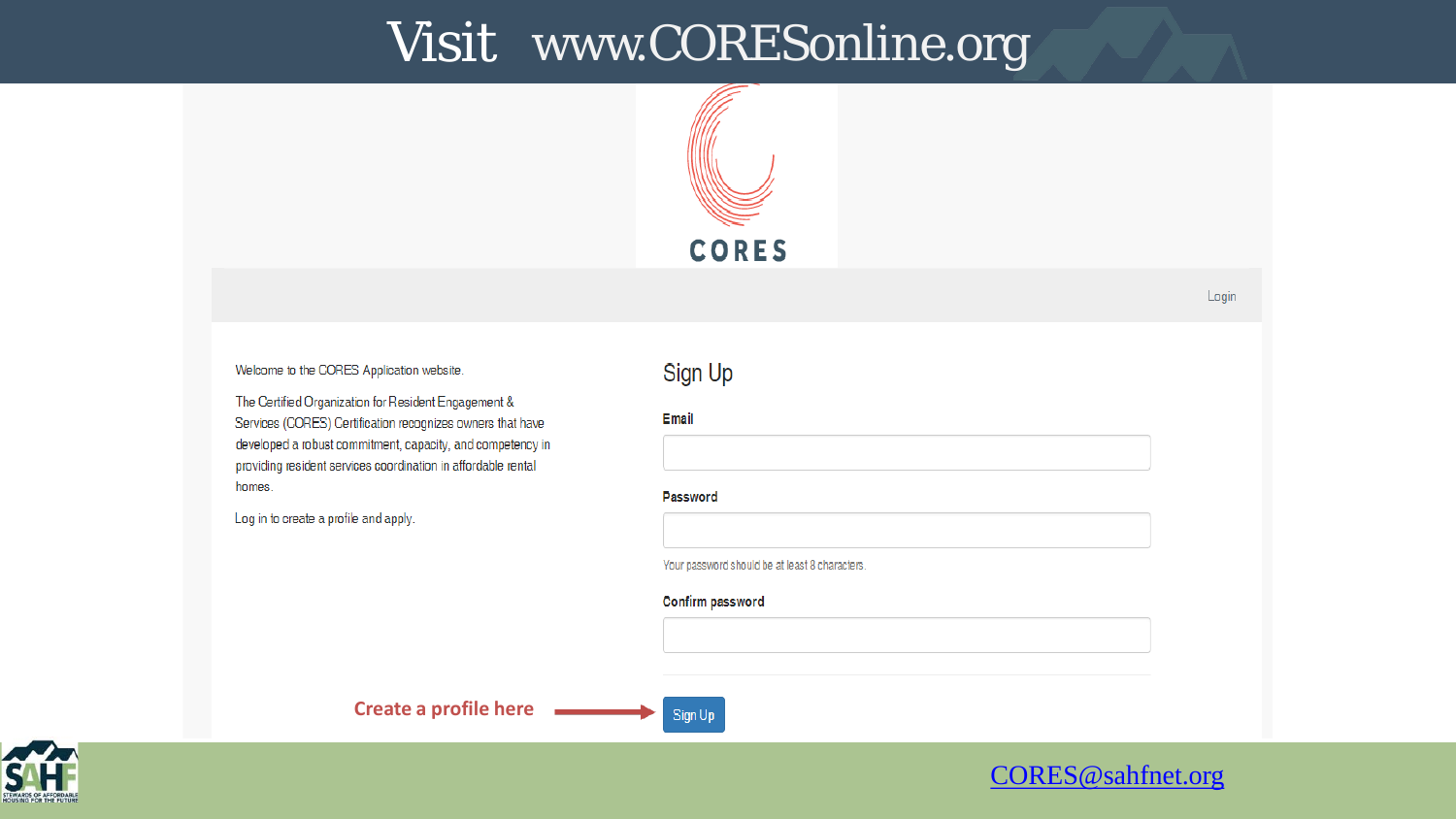

#### Homepage

#### Profile

The Certified Organization for Resident Engagement & Services (CORES) Certification recognizes owners that have developed a robust commitment, capacity, and competency in providing resident services coordination in affordable rental homes.

A Resident Services Coordination system refers to all functions tied to the organizational mission to implement resident services in affordable housing rental properties, including corporate and sitebased staff, funding, technology systems, services and programs, research and evaluation, organizational knowledge, and the tools necessary to support resident services.

From here you can create a profile, complete the pre-screen to be eligible to access the CORES certificate application, and then also access the CORES certificate application itself.

Click the Get Started Button to begin.

+ Create a Profile to Get Started



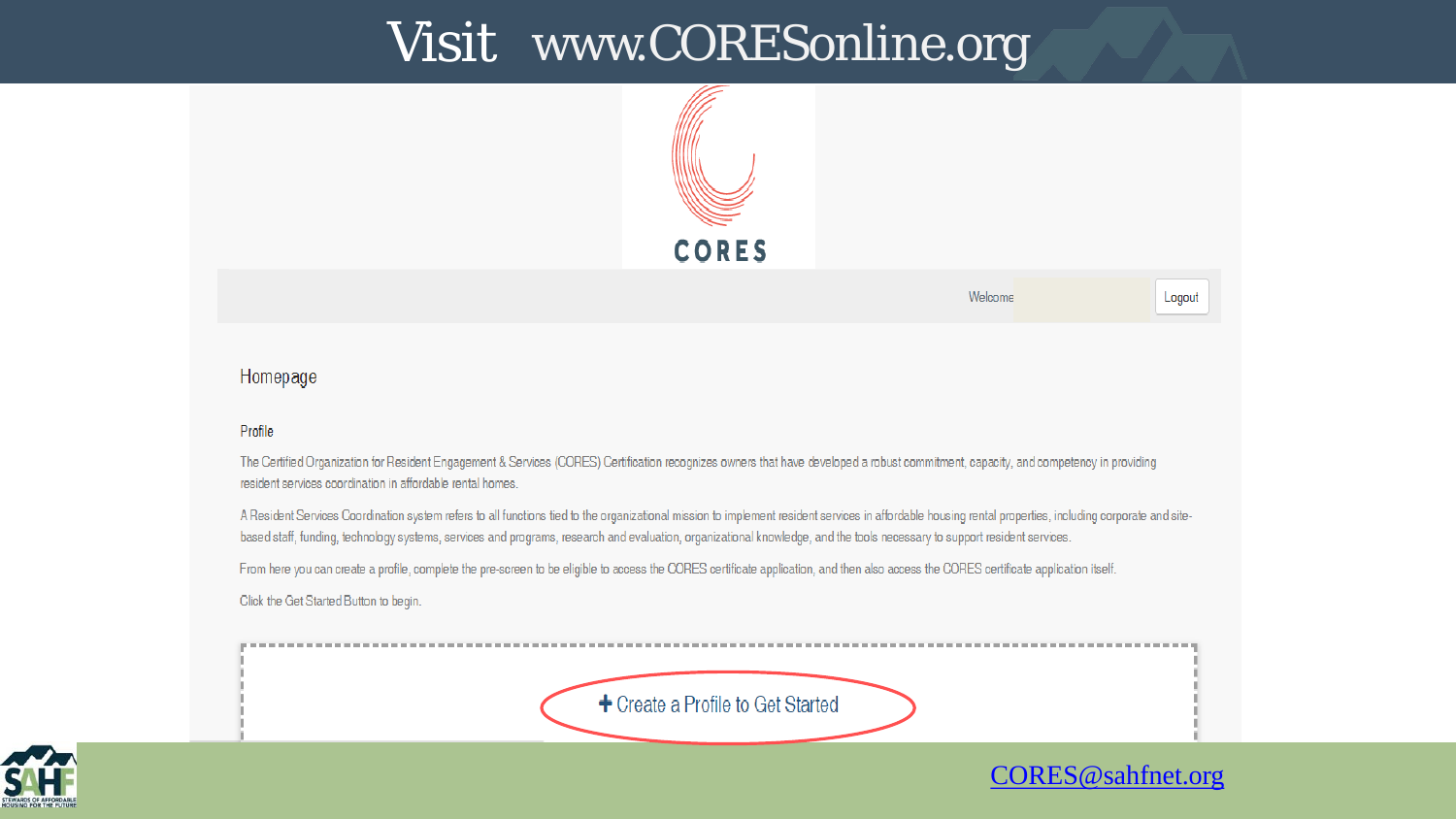Please provide contact information for the staff person at the organization who would answer questions related to resident services coordination (if different from person listed above as contact):

#### First and Last Name\*

#### Title \*

#### Email \*

Klogan@sahfnet

#### Phone Number\*

555-555-5555



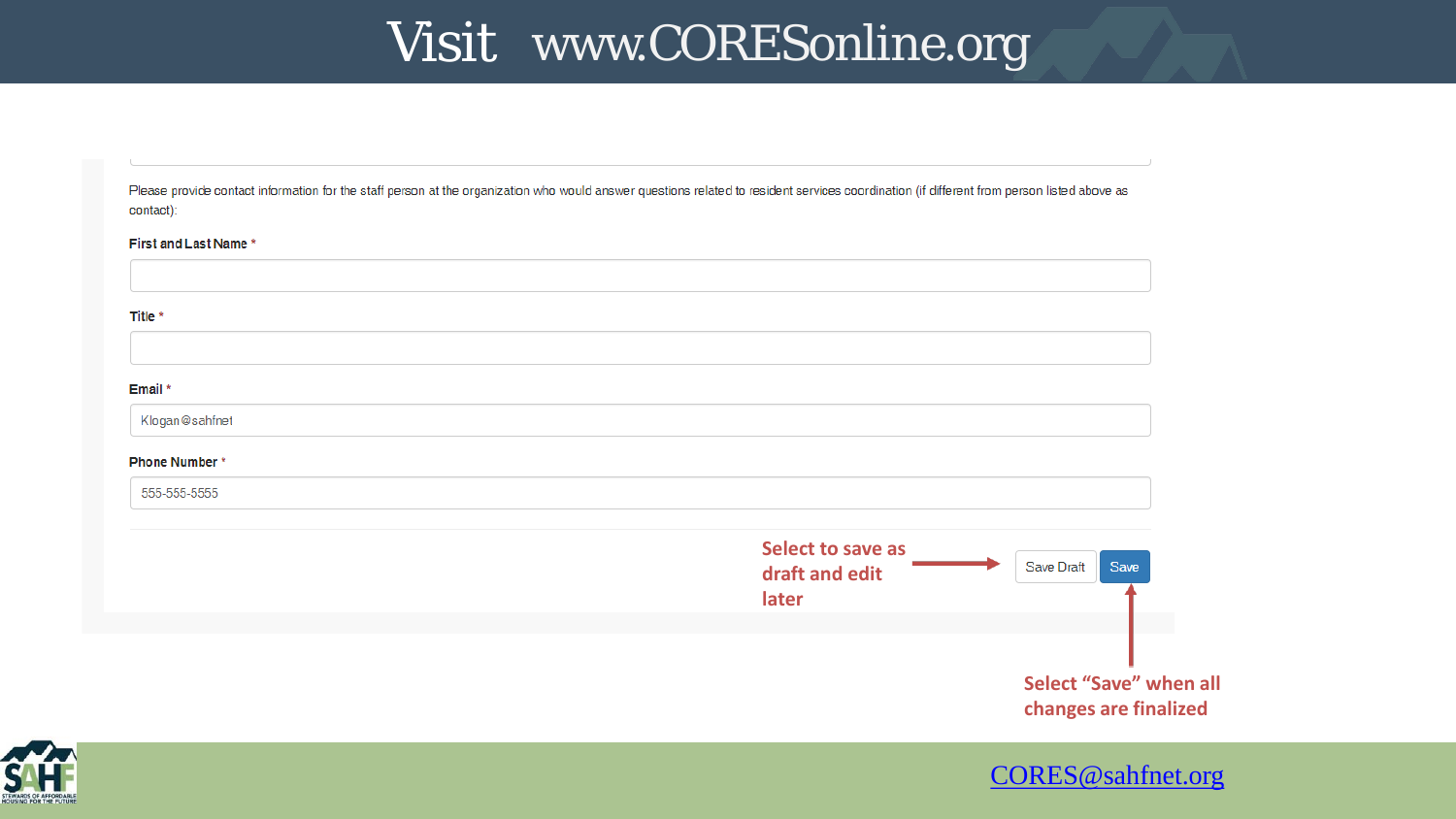From here you can create a profile, complete the pre-screen to be eligible to access the CORES certificate application, and then also access the CORES certificate application itself.

Click the Get Started Button to begin.



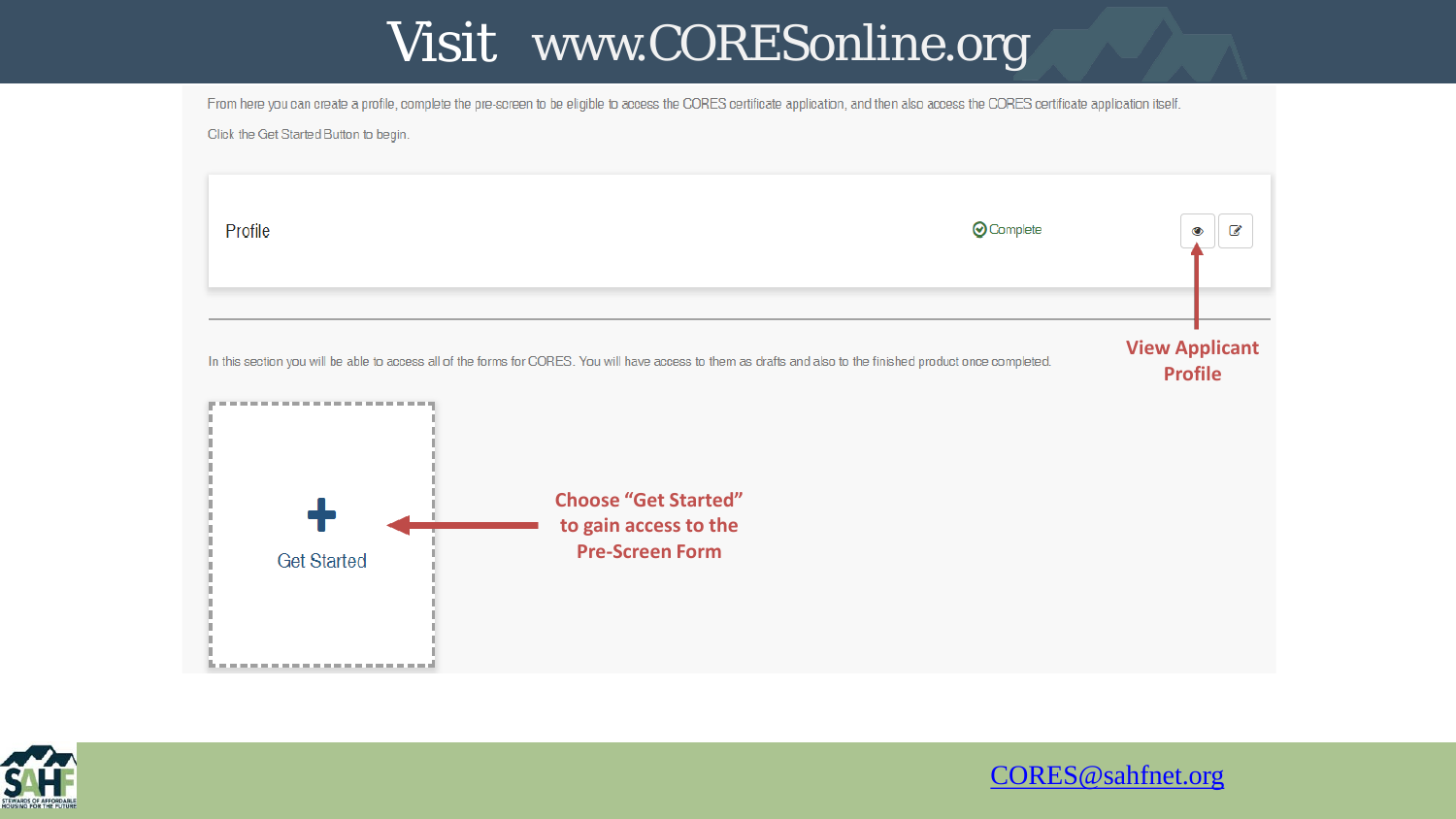



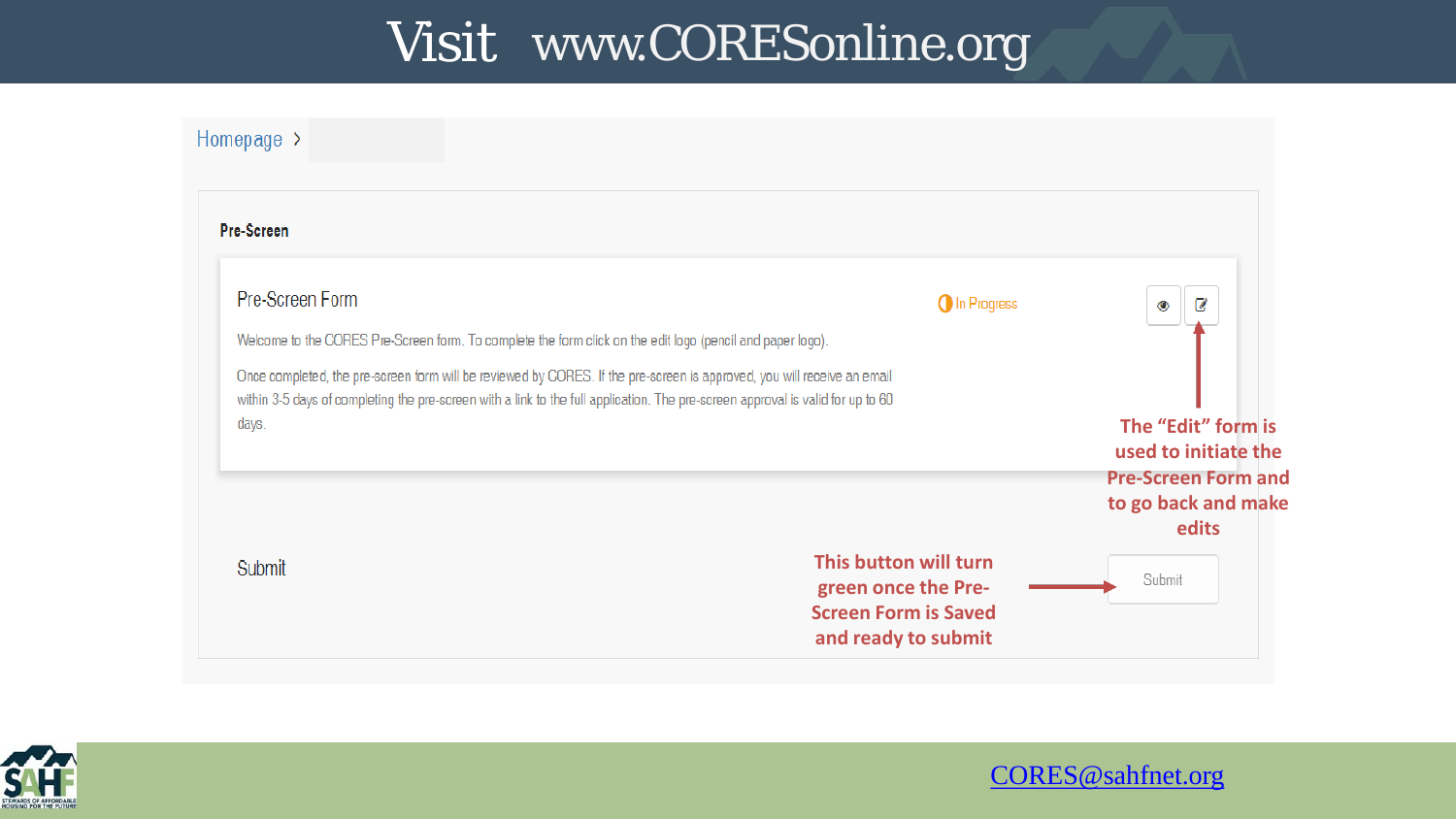#### Homepage > Test

|                                                                                                                                                                                                                                       | <b>Submit the Pre-Screen Form once</b> |            |
|---------------------------------------------------------------------------------------------------------------------------------------------------------------------------------------------------------------------------------------|----------------------------------------|------------|
| within 3-5 days of completing the pre-screen with a link to the full application. The pre-screen approval is valid for up to 60<br>days.                                                                                              |                                        |            |
| Welcome to the CORES Pre-Screen form. To complete the form click on the edit logo (pencil and paper logo).<br>Once completed, the pre-screen form will be reviewed by CORES. If the pre-screen is approved, you will receive an email |                                        |            |
|                                                                                                                                                                                                                                       | <b>⊙</b> Complete                      | $\epsilon$ |



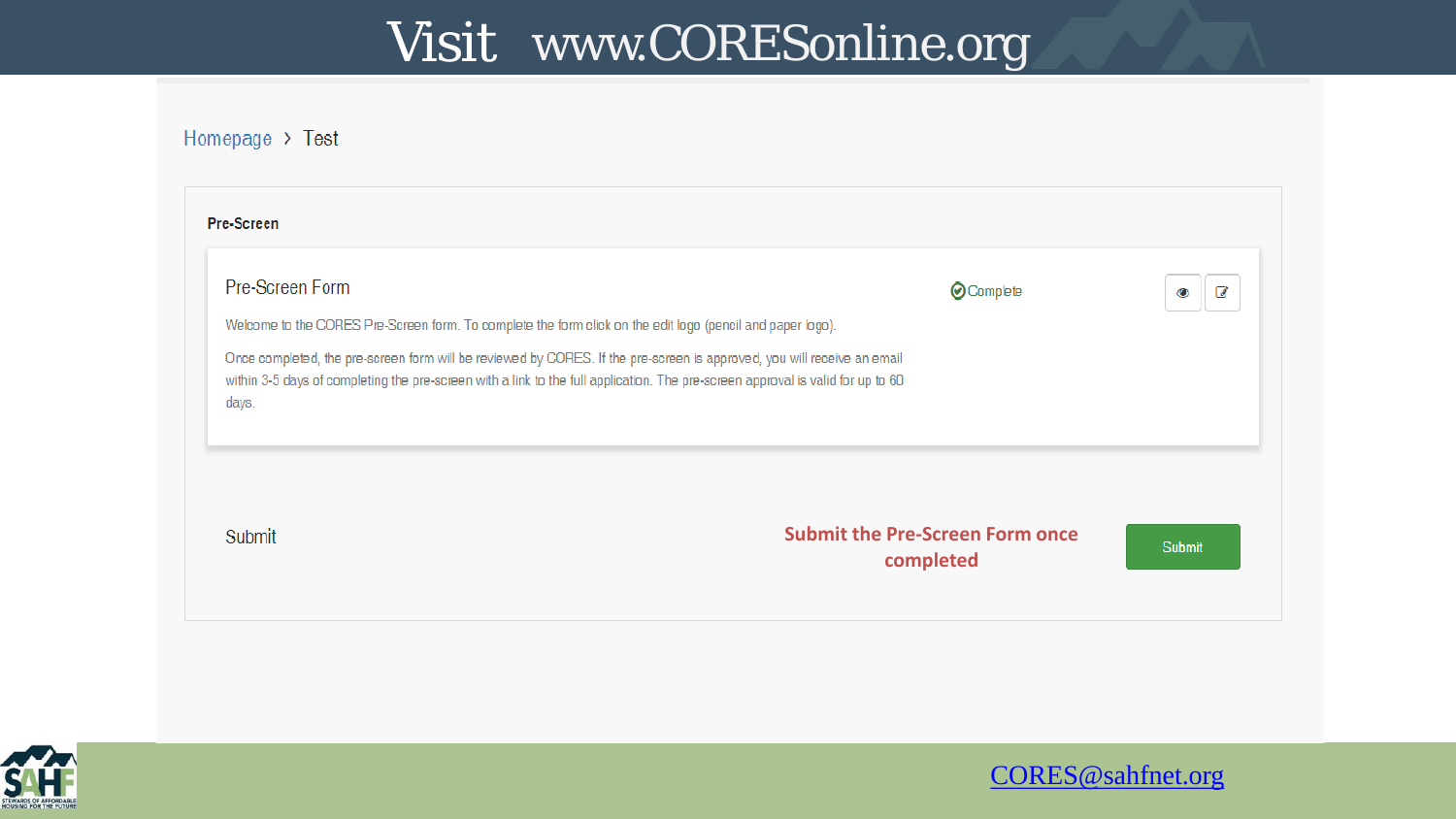A RESIDENT DEFVICES COORDINATION SYSTEM TENERS to all runctions tied to the organizational mission to implement resident services in anordable nousing rental properties, including corporate and si based staff, funding, technology systems, services and programs, research and evaluation, organizational knowledge, and the tools necessary to support resident services.

From here you can create a profile, complete the pre-screen to be eligible to access the CORES certificate application, and then also access the CORES certificate application itself.

Click the Get Started Button to begin.

Profile

| <b>⊙</b> Complete |
|-------------------|
|-------------------|

€

In this section you will be able to access all of the forms for CORES. You will have access to them as drafts and also to the finished product once completed.

|                    | Test                  |                                                                            |
|--------------------|-----------------------|----------------------------------------------------------------------------|
| <b>Add Another</b> |                       |                                                                            |
|                    | Created on 04/30/2018 |                                                                            |
|                    | Submitted             | Once submitted, this tab will show<br>the current status of the pre-screen |

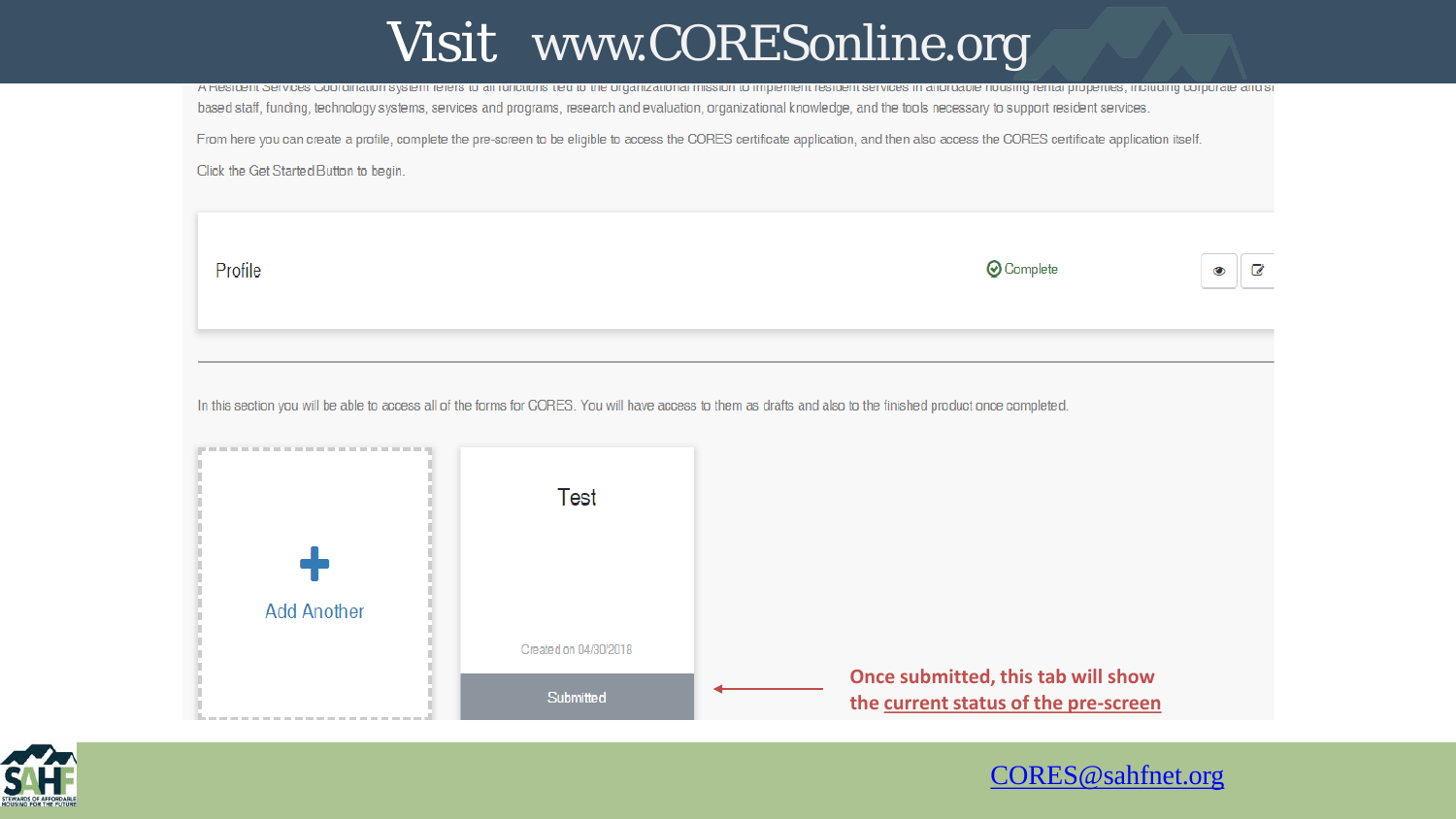A Resident Services Coordination system refers to all functions tied to the organizational mission to implement resident services in affordable housing rental properties, including corporate and sitebased staff, funding, technology systems, services and programs, research and evaluation, organizational knowledge, and the tools necessary to support resident services.

From here you can create a profile, complete the pre-screen to be eligible to access the CORES certificate application, and then also access the CORES certificate application itself.

Click the Get Started Button to begin.

| (v) Complete |  |
|--------------|--|
|              |  |

 $\overline{a}$ 

⊙

~-

In this section you will be able to access all of the forms for CORES. You will have access to them as drafts and also to the finished product once completed.



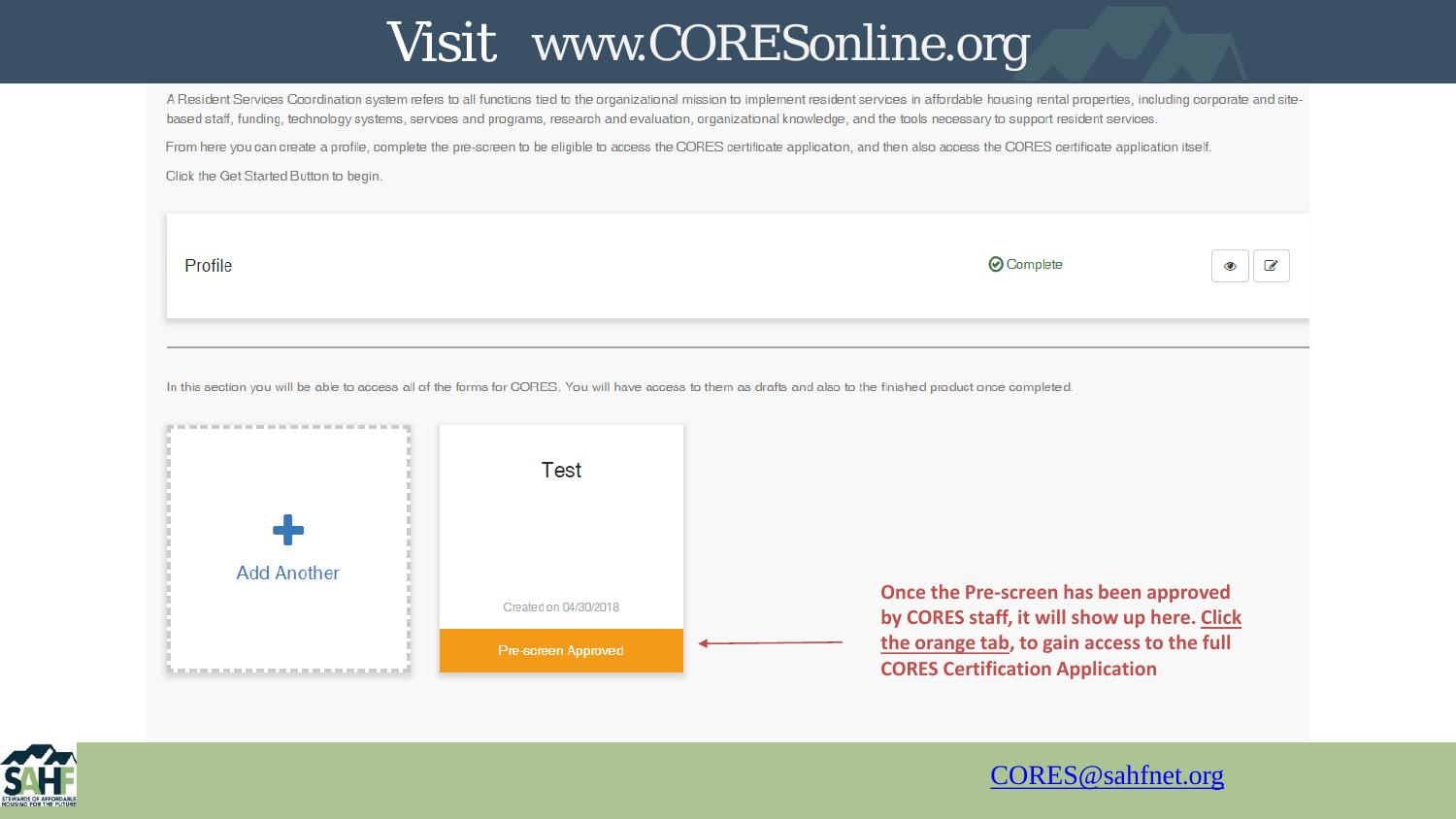#### Homepage > Test

| <b>Full Certification Application</b>                                                                                                                                                                                                                                                                                                                          | ◯ Not Started | Start Now > <               | You will now have<br>access to the Full                     |
|----------------------------------------------------------------------------------------------------------------------------------------------------------------------------------------------------------------------------------------------------------------------------------------------------------------------------------------------------------------|---------------|-----------------------------|-------------------------------------------------------------|
| The CORES Certification application consists of approximately 50 questions with a combination of drop-down, text boxes and<br>required uploads. You will be able to save as you go so that you can return to the application. To save as a draft hit the save<br>draft button at the bottom of the screen. Only use the blue save button when ready to submit. |               |                             | <b>Certification form by</b><br><b>clicking "Start Now"</b> |
| Please complete all the questions to the best of your ability. If you have any questions, please reference coresonline.org or<br>email CORES at cores@sahfnet.org.                                                                                                                                                                                             |               |                             |                                                             |
| <b>Full Certification Submission</b>                                                                                                                                                                                                                                                                                                                           |               | Submit                      |                                                             |
| If you hit save at the bottom of the Certification Application, the system will "save a draft" of the application which you can<br>return to and edit. Once you hit the green SUBMIT button the applicaiton is submitted and you can no longer make edits.                                                                                                     |               |                             |                                                             |
| <b>Payment Placeholder</b>                                                                                                                                                                                                                                                                                                                                     |               |                             |                                                             |
| Pre-Screen Payment                                                                                                                                                                                                                                                                                                                                             |               | $_{\textcircled{\tiny{R}}}$ |                                                             |
|                                                                                                                                                                                                                                                                                                                                                                |               |                             |                                                             |
|                                                                                                                                                                                                                                                                                                                                                                |               |                             |                                                             |

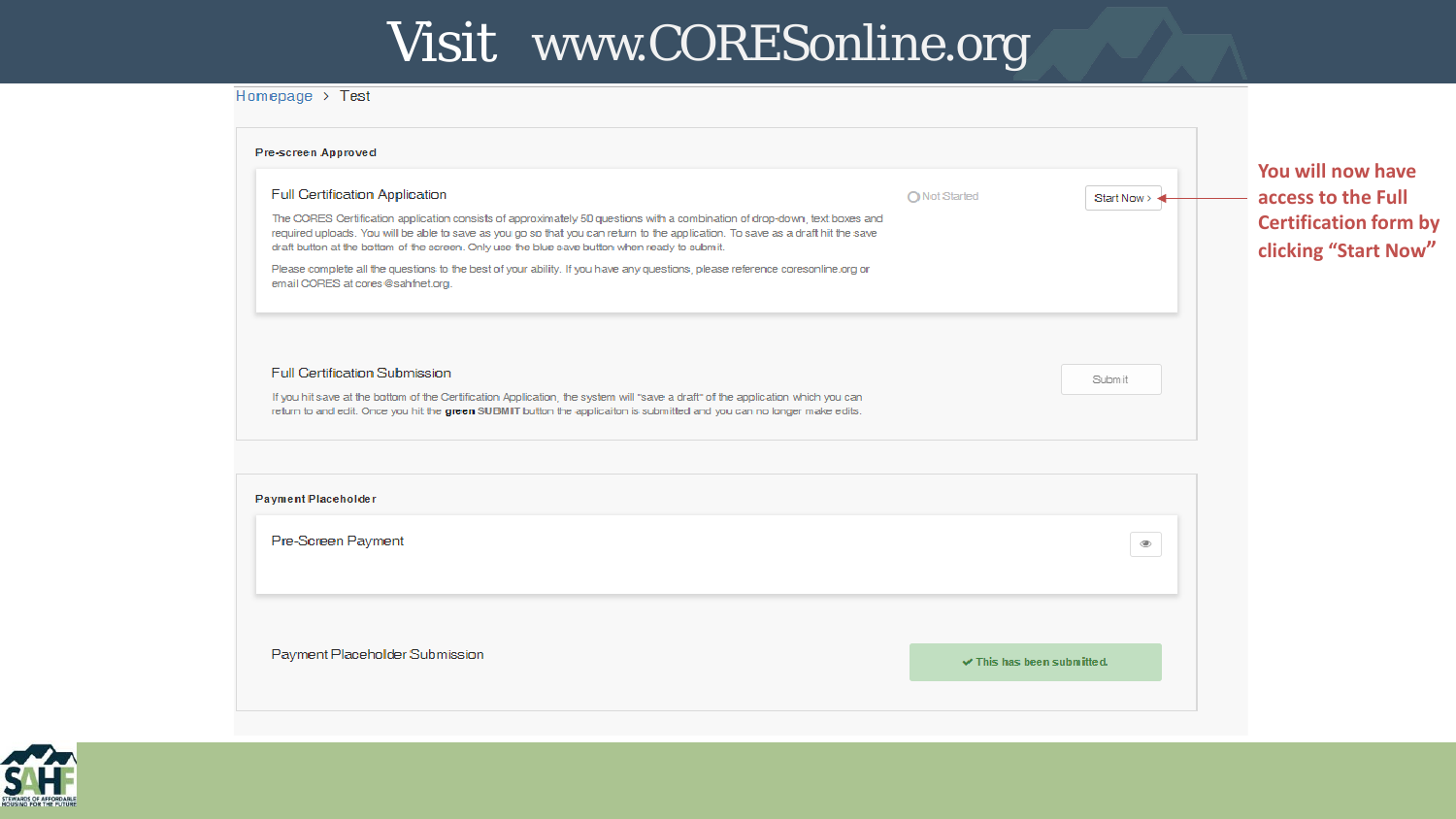u Logout

 $V$ 

#### Homepage > Test > Full Certification Application Listing > Full Certification Application Input

#### BEFORE YOU GET STARTED:

There are two questions in the application that require the applicant to use one of the templates provided below. Please download the appropriate templates, fill them out, and then reupload the completed forms when prompted in the application.

Section A:

Please click this link to download the Direct Portfolio Profile Please click this link to download the Hybrid Portfolio Profile

Section C:

Please click this link to download the Hybrid Data Question Please click this link to download the Direct Data Question

If you intend to make further edits after completing the application, please "save as draft". Use the save (blue button) when you are ready to submit.

PLEASE NOTE: Many of the questions throughout this application provide a text box for the applicant to provide an answer. These text boxes have a maximum word limit of 1000 words There is NO word minimum required for these answers. However, the applicant should use their best judgement to provide succinct answers that also provide reviewers with enough information and context to clearly and fully answer the question(s).

#### A. Portfolio Profile

|  |  | in n | NЯ |  |
|--|--|------|----|--|
|  |  |      |    |  |

Testing 123

the contract of the contract of the con-

1. Select the appropriate Resident Services Coordination Model for your organization.<sup>4</sup>

| THIS HEIGHS required                         |   |
|----------------------------------------------|---|
|                                              |   |
|                                              |   |
| <b>Direct Resident Services Coordination</b> |   |
| Hybrid Resident Services Coordination        |   |
| VILIVIIV I IVIIIV                            |   |
| + Select a file                              | 0 |

#### **B. Resident Services Coordination**

Resident Services Coordination -- A Resident Services Coordination system refers to all functions tied to the organizational mission to implement resident services in affordable housing rental properties, including corporate and site-based staff, funding, technology systems, services and programs, research and evaluation, organizational knowledge, and the tools necessary to support resident services.

2. How long has the organization been providing resident services coordination (consistent with this definition) for Senior/Family/Supportive properties? \*

Resident Services Coordinators (RSC) -- The staff person at a property

You must choose the appropriate model of Resident **Services Coordination that** best suits your organization.

Once chosen, the appropriate application questions will populate

\*note: in the Third Party **Model portal, the questions** will automatically populate